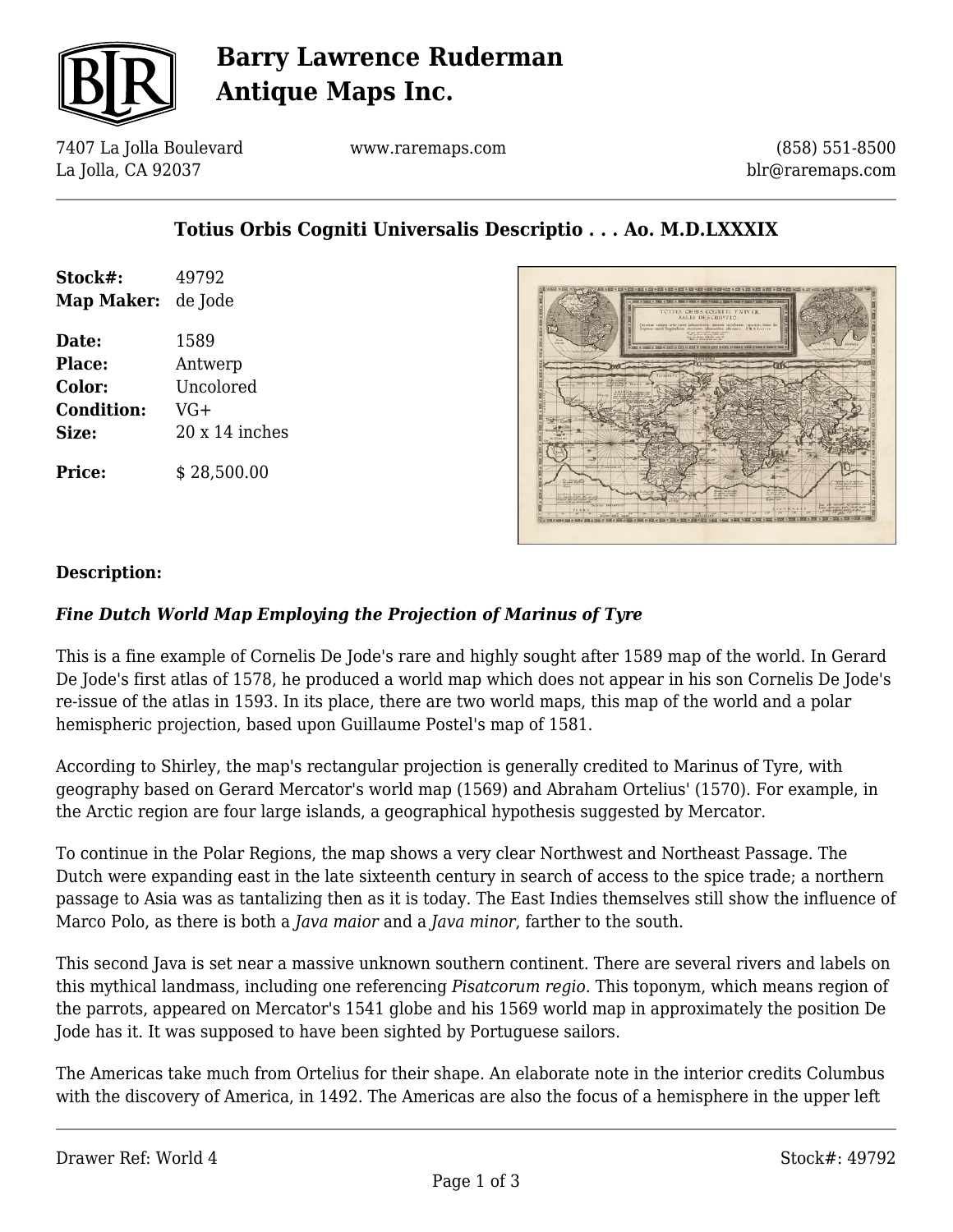

# **Barry Lawrence Ruderman Antique Maps Inc.**

7407 La Jolla Boulevard La Jolla, CA 92037

www.raremaps.com

(858) 551-8500 blr@raremaps.com

## **Totius Orbis Cogniti Universalis Descriptio . . . Ao. M.D.LXXXIX**

corner, while the eastern hemisphere, showing the Old World, is in the upper right. Both of these are on Roger Bacon's circular projection, as Shirley explains.

The map has a decorative border of bars and circle embellishments running all the way around the map. The same border repeats in the rectangular cartouche that contains the title. There is a note in the lower right-hand corner stating that *Corn: de Iudoejs of Antwerp* made the map in November 1589, at the Academy of Douai. In the lower left, however, a small note says that Cornelis' father, Gerard de Jode engraved the map. However, the map was not published until two years after de Jode the Elder's death, indicating that the project was perhaps started by the Elder and finished by the Younger.

### **Marinus of Tyre**

As mentioned above, while the map appears to utilize something similar to a Mercator projection, which first appeared in 1569, the rectangular projection is more accurately attributed to Marinus of Tyre (AD 70-130). Marinus was a Greek geographer and mathematician during the Hellenic period. He is widely acknowledged as the founder of mathematical geography, particularly the use of meridians and parallels, and is credited with developing the underpinnings of Claudius Ptolemy's *Geographia*. For example, Ptolemy followed Marinus in placing the Prime Meridian at the Fortunate, or Canary, Islands.

Interestingly, we only know of Marinus's geographical work from commentary by Ptolemy in the *Geographia* and other commentaries. According to him, Marinus introduced improvements to the construction of maps and developed a system of nautical charts. Marinus estimated a length of 180,000 stadia for the equator; this corresponds to a circumference of the Earth of about 20,700 miles, or about 17% less than the actual value. Both Marinus' and Ptolemy's measurements were used by Columbus when he calculated his own circumference of the globe.

Marinus also actively compiled the works of early travelers, although Ptolemy thought him a bit too willing to believe fantastic stories. His maps were the first in the Roman Empire to show China. Marinus also coined the term Antarctic, referring to the opposite of the Arctic Circle.

### **The De Jode atlas**

This map appeared in the second edition, or re-issue, Gerard De Jode's atlas, *Speculum orbis terrae* (first edition Antwerp: 1578)*.* Gerard De Jode (1509-1591) released his atlas in a golden age of Dutch atlas production: the first atlas was released in 1570, also in Antwerp, the first town atlas in 1572, the first pocket atlas in 1577, the first regional atlas in 1579, the first nautical atlas in 1584, and the first historical atlas in 1595. The first atlas was Ortelius' *Theatrum orbis terrarium*, and De Jode's was intended as competition for Ortelius'. Mercator was also preparing an atlas at the time, and corresponded with